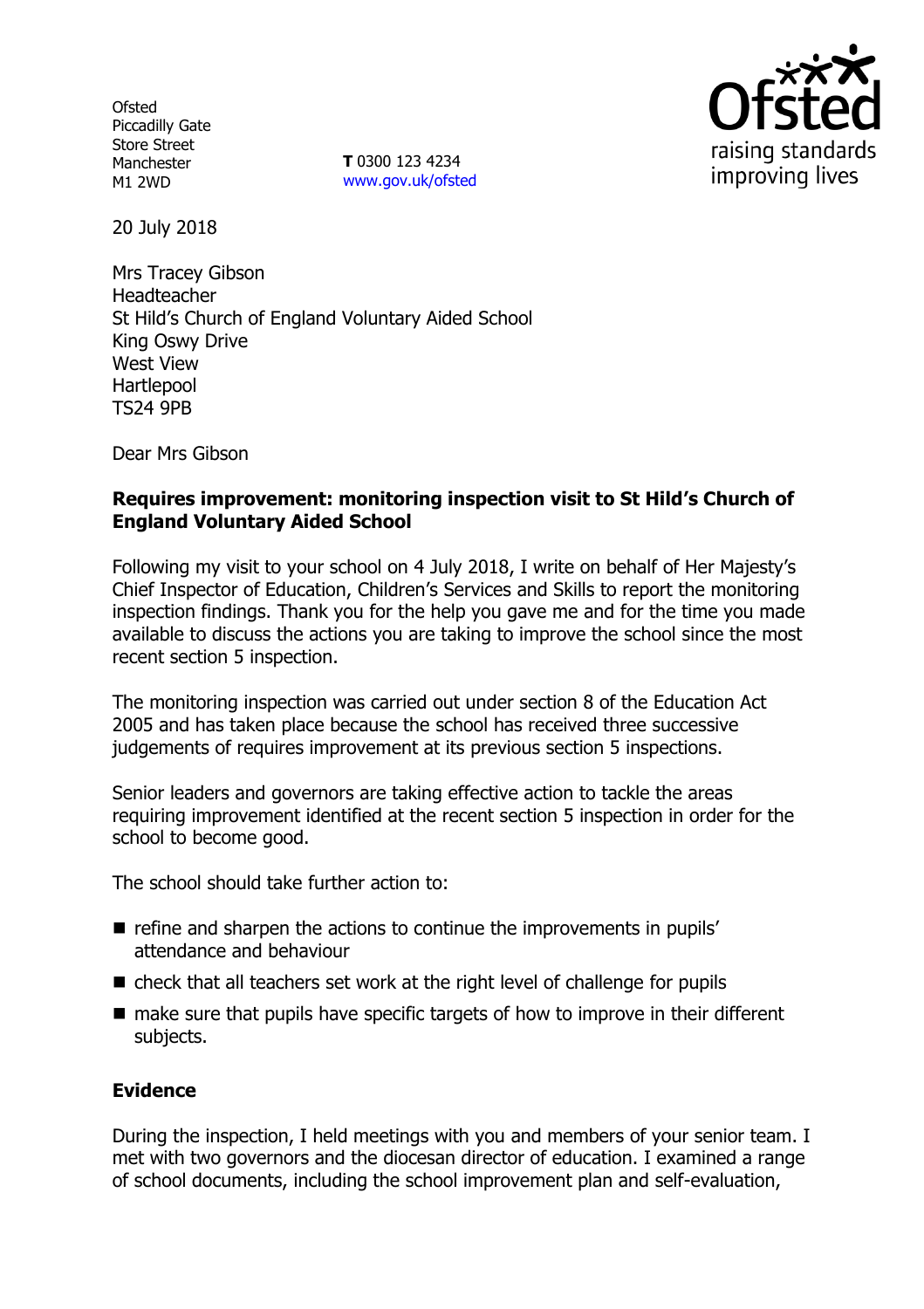

and minutes of meetings of the governing body. I read the external review about the school's use of additional funding for disadvantaged pupils. Reports of visits to the school by the local authority adviser were considered. I scrutinised documents and information relating to attendance and behaviour. Records and information relating to the school's work to assess and improve the quality of teaching were examined, including minutes of meetings between senior and subject leaders.

Evidence of the quality of teaching and learning was gathered through observation of lessons and scrutinising pupils' work. I met with pupils formally and informally at breaktime.

I checked the school's records in relation to the safe recruitment of staff.

## **Context**

Since the previous inspection, you have restructured your senior leadership team. Two deputy headteachers left the school in the week preceding this monitoring visit.

#### **Main findings**

You have an uncompromising determination to improve the school and to establish it at the heart of its local community. To enable you to achieve this aim, you have taken robust action to restructure your senior leadership team. Senior leaders have a clear, accurate and honest understanding of the school's strengths and weaknesses. Consequently, they have been taking the necessary steps to improve the school.

Leaders' robust self-evaluation is founded on regular monitoring and evaluation of actions taken. As a result of this focused monitoring of plans, leaders know their school well. This has enabled you to refine and change plans along the way, where your evidence is telling you to do so. For example, your careful monitoring of the standards of behaviour in the school led to the introduction of a new 'behaviour for learning' policy. Pupils say that as a result, most teachers now have higher expectations of standards of behaviour.

You have now got a grip of how additional funds are used. For example, following the external review into pupil premium funding, you further developed and strengthened your plans. This has enabled you to identify the barriers which often prevent disadvantaged pupils from achieving as well as they should, and to implement strategies which have been shown to have a proven track record of success in breaking down these barriers. As a result, outcomes for disadvantaged pupils are starting to improve.

You have worked effectively to strengthen the quality of leadership at all levels by supporting and challenging leaders to raise their game. Your plans for improving the school are 'joined up', because you have made sure that subject leaders take notice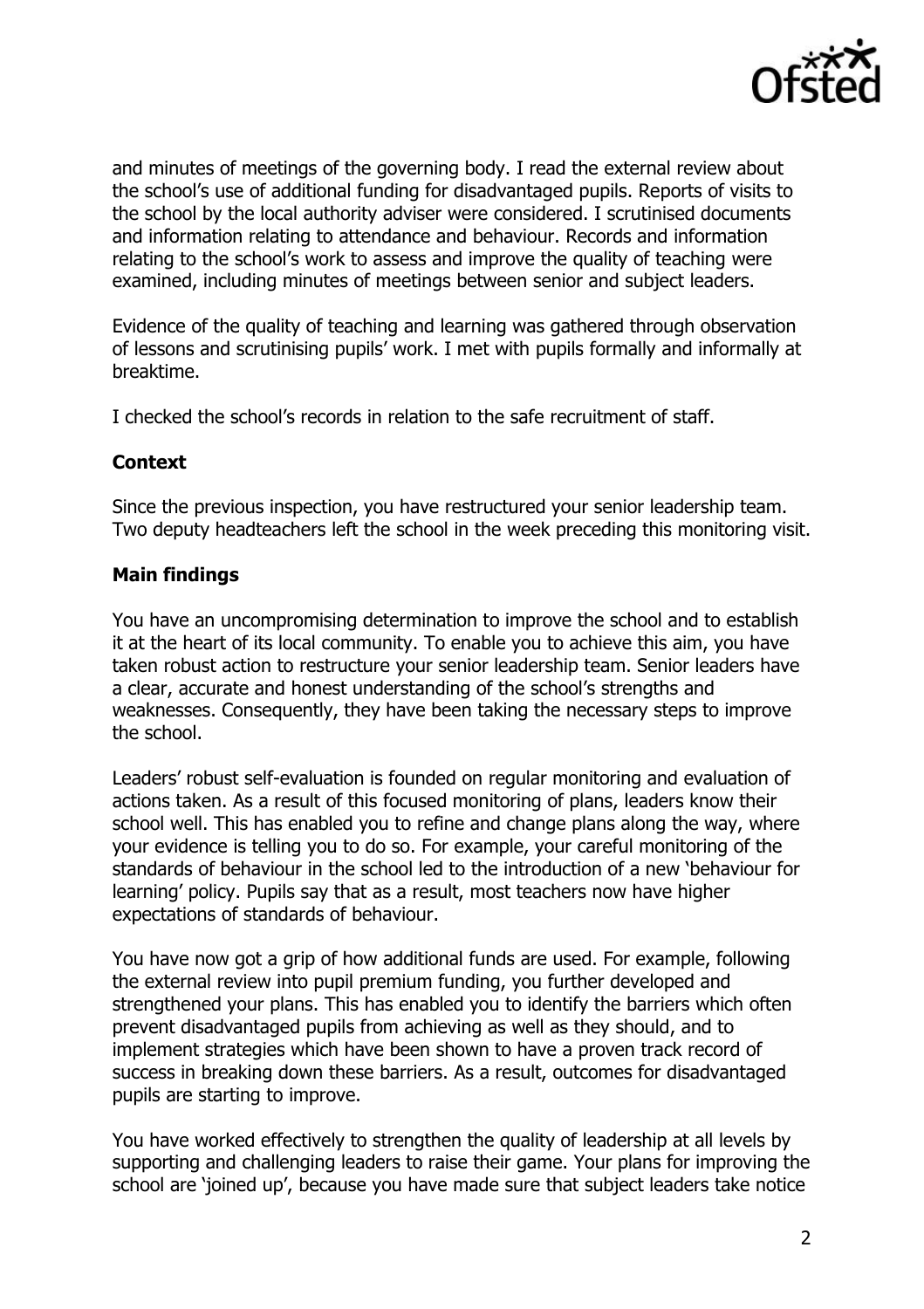

of whole-school priorities in their own plans, and that teachers take notice of these priorities when planning lessons in their respective subject areas. As a result, work in pupils' books shows how better leadership has led to improved pupils' progress, because pupils' knowledge, skills and understanding are carefully built on over time.

The level of challenge in the work set for pupils is also improving. Indeed, pupils say that in most cases, teachers now have higher expectations of them and that the work is better matched to their needs. For example, as a consequence of a more consistently applied target-setting system, pupils are challenged to complete tasks which are classed as 'tough', 'tougher' and 'toughest'. However, pupils also said that there is still some variability in the extent to which there are consistently high expectations of them, a situation which is acknowledged by leaders.

You have taken action to help pupils make more progress, by communicating to them what they need to do in order to improve. Pupils generally know their targets and sometimes how to improve, but often this is generalised (for example, 'revise more') and not specific to the subject. You recognise that there is more work to be done here.

As a result of actions taken, the rate of fixed-term exclusions has started to improve, and the number of pupils who are excluded repeatedly is beginning to fall. Following the introduction of the new behaviour policy and 'drawing a line in the sand', the number of behaviour incidents has spiked, but leaders expect a rapid reduction once the new system is fully embedded. Leaders are not complacent, and know that there is more to do to further reduce the number of incidents of inappropriate behaviour of a few pupils.

Leaders have taken steps to improve rates of attendance, and there has been some success. While the overall rate of attendance has remained static over two years, attendance for pupils who have special educational needs (SEN) and/or disabilities, and children looked after by the local authority, has improved. The persistent absence figure of disadvantaged pupils has decreased from last year, following targeted work.

#### **External support**

Leaders have drawn on the expertise of several sources to assist them in their improvement journey. This includes: local authority school improvement advisers for leadership, and for behaviour strategies; the diocesan school improvement adviser; and a national leader of education from a neighbouring teaching school alliance. These have been effective in providing leaders with support for the development of subject leaders' skills; improving the quality of teaching; and for addressing some of the entrenched attitudes around behaviour, of both staff and pupils.

I am copying this letter to the chair of the governing body, the director of education